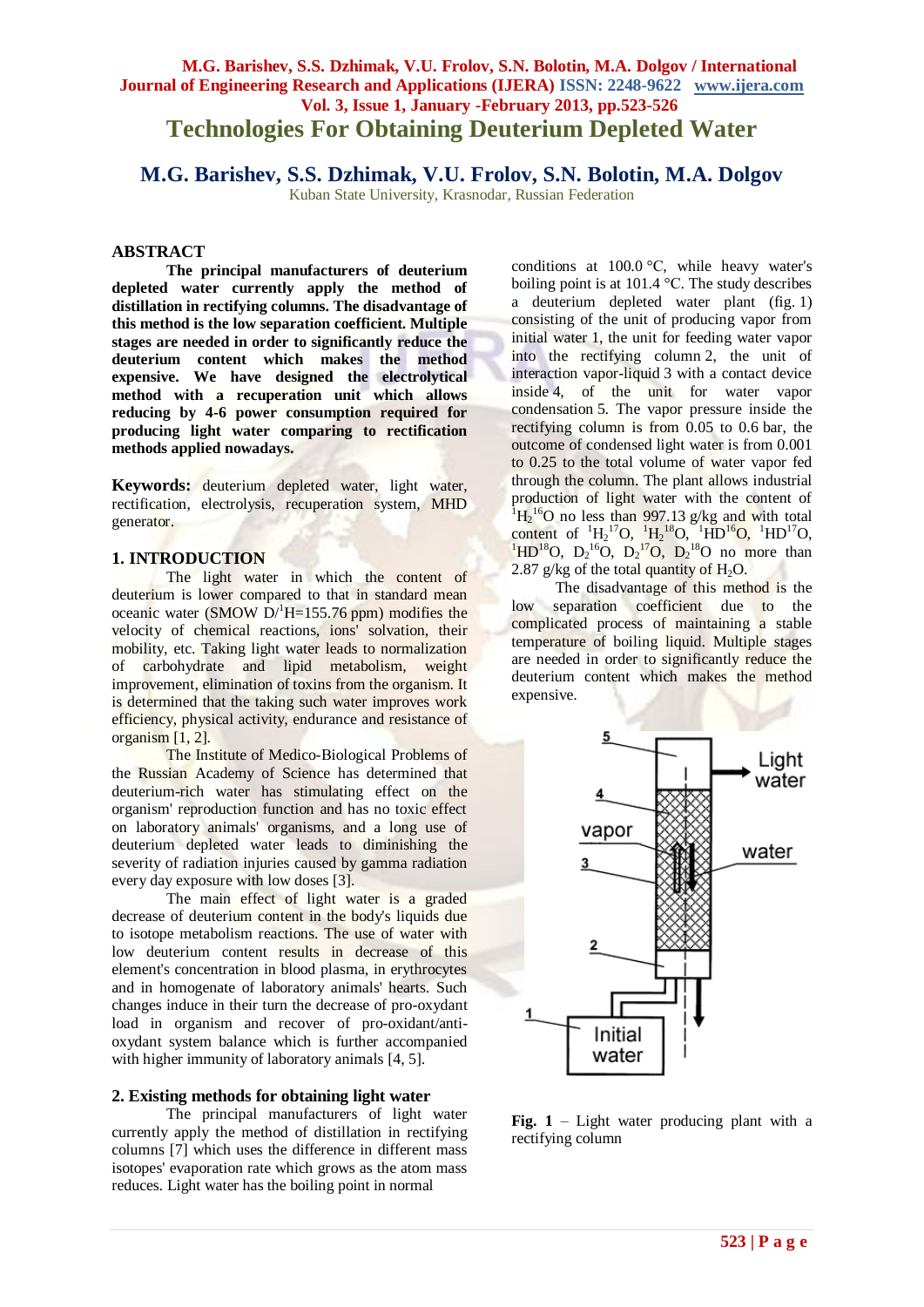## **M.G. Barishev, S.S. Dzhimak, V.U. Frolov, S.N. Bolotin, M.A. Dolgov / International Journal of Engineering Research and Applications (IJERA) ISSN: 2248-9622 www.ijera.com Vol. 3, Issue 1, January -February 2013, pp.523-526**

Membranes are also proposed to obtain light water [8]. The plant is shown in fig. 2 and consists of the initial water tank 1, the pump 2 for feeding the initial water into the filtering element 3, of the vessel 7 and flow regulator 6 in the form of a laminar resistance. Inside the filtering element 3 the water flow passes along the membrane 4 axe. Under the pressure amounting from 0.1 to 30 bar some water penetrates through membrane 4 and passes to the vessel 7 in the form of light highly pure water. The second water flow bypasses and regenerates the membrane 4, then is fed again to the discharge 5 via the regulator of flows ratio 6. The produced volume of deuterium depleted water is from 0.05 to 0.8 of the total initial water volume. The content of light molecules of  ${}^{1}H_{2}{}^{16}O$  in the produced light water amounts to no less than 99.734 % of the total quantity of  $H_2O$ , the concentration of  $17$ O in the obtained light water is no more than 372 ppm, and the concentration of  $^{18}$ O does not exceed 1960 ppm.

The weakness of this method is a high cost of membranes which require extra pure initial water and wear out fast, and the method does not enable to reduce the deuterium content below 117 ppm.



**Fig. 2** – Light water producing plant with membrane

The crystallization method allows reducing the deuterium content at most to 136 ppm which is good for health but not enough for medical application. This method may be used as a preliminary phase for further refinements.

Multiple other methods are known which may be used to separate hydrogen isotopes [6], although most of them have a low separation coefficient about 1.01, others are too expensive in installation and operation. Thus, there is a need to design a more cheap and effective method to produce light water.

#### **3. New method for obtaining light water**

We have designed a method for producing water that is poor in heavy hydrogen and oxygen isotopes which bases on the difference of oxidizing and deoxidizing potentials and kinetic properties of hydrogen oxido-reducing process from light and heavy water [9-14]. The electrochemical method has been used earlier for the reverse process, i.e. for obtaining heavy water in nuclear power industry.

The separation is carried out as follows. Water is electrolyzed when most decomposed molecules are those containing protium due to lower covalent link strength. Then water is synthesized from an oxygen/hydrogen mixture rich in protium. In order to increase the coefficient of separation and to reduce the hydrogen's overvoltage the electrodes are made of nickel. The plant allows the outcome of product with any specified depletion down to a very low deuterium  $content - 10 ppm.$ 

The method is implemented using various designs [9-14] and, contrary to other methods permits returning a part of energy back into the production cycle which importantly reduce the power consumption and thus to reduce the final product prime cost.

The energy may be recuperated using the following:

1. Fuel hydrogen/oxygen element [9- 10]. The line is equipped with gas mixture separator including a membrane made of palladium and silver installed between the drying unit and the fuel element, and the electrolysis gases into water converter is designed as a low temperature hydrogen/oxygen fuel element with ion exchange membranes providing that the fuel element is electrically connected to the electrolyzer.

2. Gas turbine [11-12]. Electrolysis gases converter is designed as a high temperature gas turbine the shaft of which is mechanically connected to that of the generator supplying the power to the electrolyzer.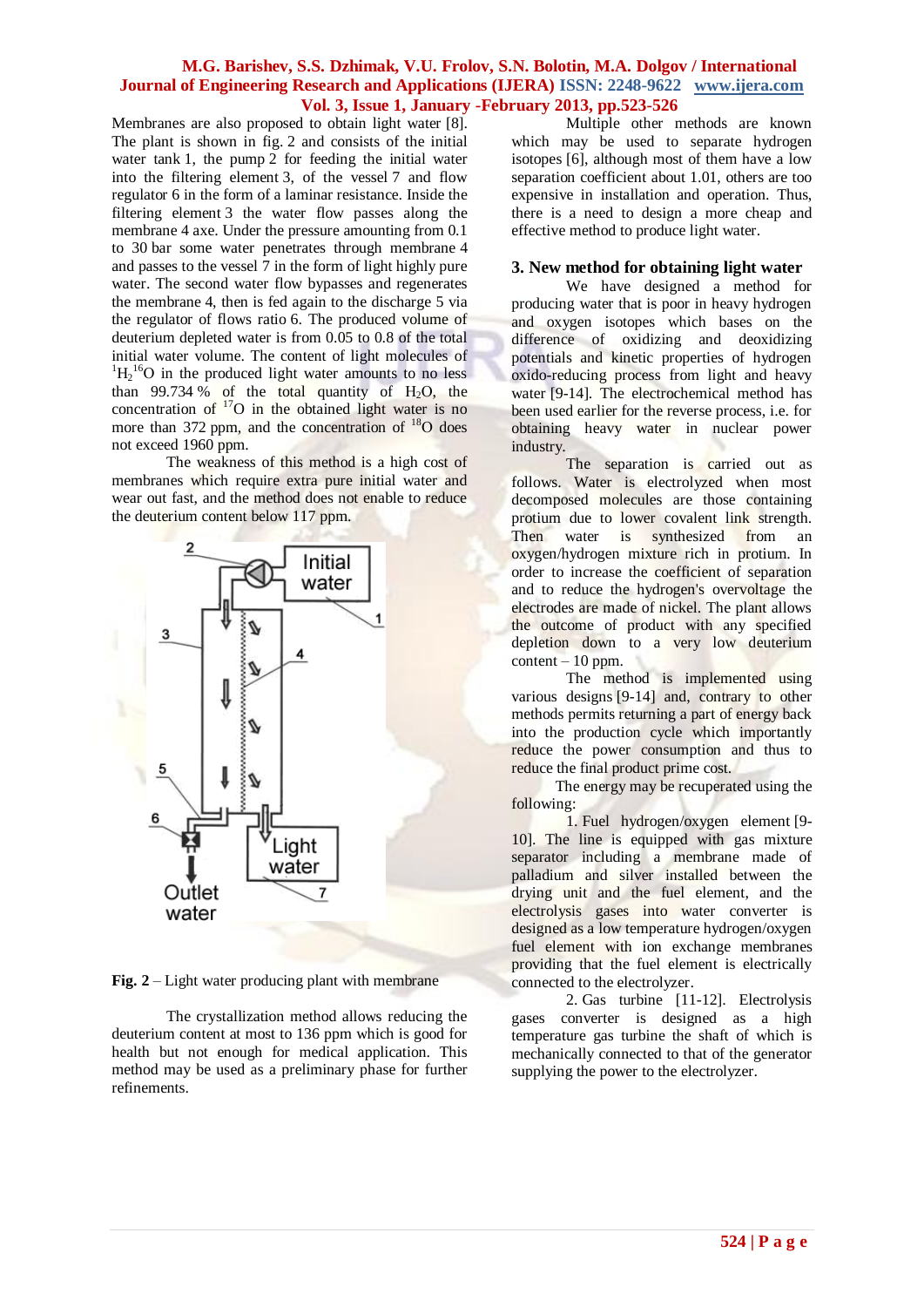## **M.G. Barishev, S.S. Dzhimak, V.U. Frolov, S.N. Bolotin, M.A. Dolgov / International Journal of Engineering Research and Applications (IJERA) ISSN: 2248-9622 www.ijera.com Vol. 3, Issue 1, January -February 2013, pp.523-526**

3. Magnetohydrodynamic (MHD) generator [13]. The gas mixture is fed into a magnetohydrodynamic generator where it is heated, being burned, up to 2700-3000 °С. The formed plasma while passing through a magnetic field produces electric power supplied into the electrolyzer.

4. Thermoelectrical generator [14]. It is a leaktight metal rectangular vessel having inside opposite partitions which are offset relatively to each other in the way to prolong to maximum the distance the gas passes. Thermoelectrical modules are fixed to the unit's surface which converts a part of heat into electrical power by virtue of Seeback's effect.

5. A line using simultaneously a magnetohydrodynamic (MHD) generator, thermoelectrical cooling generator and low temperature turbine [14] is shown in fig. 3. The alternative current from an external power distribution network is transformed into direct current by the power supply 1, then flows to the electrolyzer 2 into which distilled water is also fed. The mixture of oxygen and deuterium-poor hydrogen so formed in the electrolyzer, in order to prevent the reverse isotope exchange with water vapors, is passed through the dryer 3 filled with regenerated water absorbing substance. Then the dried gas mixture is fed into the MHD generator 4 in which it is heated, being burned, up to 2700-3000 °C and into which a salt solution with the salt content required to produce drinking water is injected from the vessel 10. The salt is ionized at that. The forming plasma passes through a transversal magnetic field of the MHD generator, and Lorentz force separates it into a positive and the negative flows which get onto the appropriate electrodes, and the produced electric power is supplied into the electrolyzer. The gas temperature is reduced down to 1000-1200 °C. Then water vapor is fed into the cooling generator 5 in which it passes via a coil tubing with thermoelectrical generators attached. After that the gas is fed into the turbine 6 where it rotates the shaft of the generator 7 which produces the electric power that is supplied into the electrolyzer through the rectifier 11. Then water vapors are fed into the condenser 8 and then to the collector 9.



**Fig. 3** – Production line for obtaining light water using a MHD generator, thermoelectrical modules and gas turbine

## **CONCLUSION**

The use of the electrolytical method with a recuperation unit allows reducing by 4-6 power consumption required for producing light water comparing to rectification methods applied nowadays. Thus we may draw a conclusion that in the nearest time this method will became one of the main ways to produce light water.

This work was supported by the RF Ministry of Education and Science no. 7.369.2011.

### **REFERENCES**

- [1] G. Somlyai, The biological effect of deuterium depleted water. A possible new tool in cancer therapy, *Anticancer Research Journal. Vol. 21, № 3,* 2001.
- [2] G. Somlyai, *The biological effect deuterium depletion* (Budapest, Akademiai Klado, 2002).
- [3] D.V. Rakov The effect of water with low content of heavy stable of hydrogen's isotope of deuterium and  $oxygen$ <sup>18</sup>O on the development of radiation injuries in case of gamma radiation exposure at a low dose, *Radiatsionnaya biologiya. Radioekologiya, Vol. 4, № 4,* 2006, 475-479.